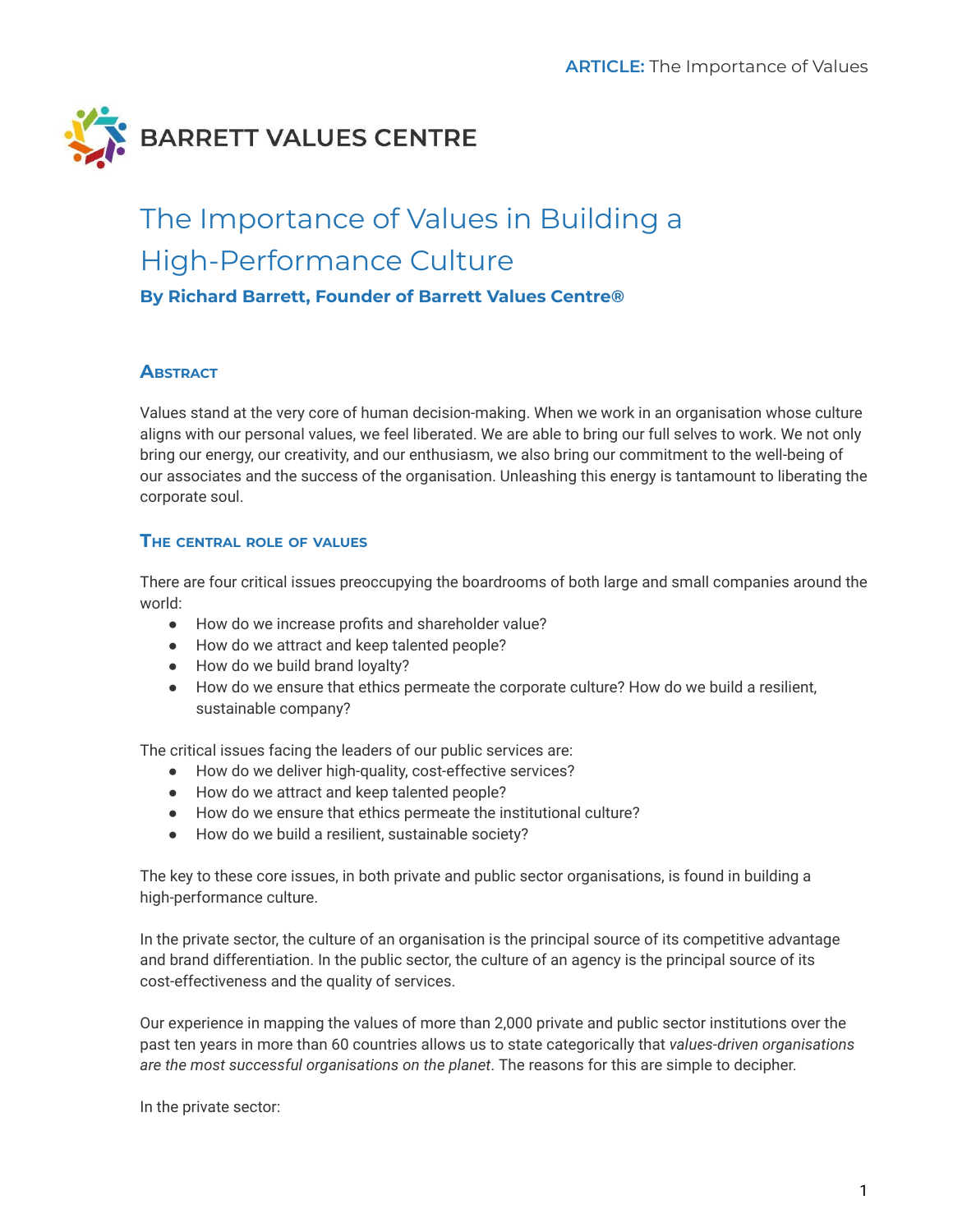- Values and behaviours drive culture
- Culture drives employee fulfilment
- Employee fulfilment drives customer satisfaction
- Customer satisfaction drives shareholder value

In the public sector:

- Values and behaviours drive culture
- Culture drives employee fulfilment
- Employee fulfilment drives mission assurance
- Mission assurance drives customer satisfaction

In both the private and public sectors, the key to success—whether it is in terms of employee or customer satisfaction—begins with the values of the organisation. When we speak about "values," we are talking about the deeply held principles, ideals, or beliefs that people hold or adhere to when making decisions. Individuals express their values through their personal behaviours; organisations express their values through their cultural behaviours.

Values can be positive, or they can be potentially limiting. For example, the positive value of "trust" is fundamental for creating a cohesive group culture. On the other hand, the potentially limiting value of "being liked" can cause people to compromise their integrity in order to satisfy their need for connection. Similarly, the potentially limiting value of "bureaucracy" can cause rigidity and limit the agility of an organisation.

Our research<sup>1</sup>, and that of others shows that there is a strong link between financial performance and the alignment of an organisation's cultural values with employees' personal values. In other words, who you are and what you stand for is becoming just as important as the quality of products and services you provide.

In *Corporate Culture and Performance*, John P. Kotter and James L. Heskett show that companies with strong adaptive cultures based on shared values outperform other companies by a significant margin.<sup>2</sup> They found that, over an eleven-year period, the companies that cared for all stakeholders grew four times faster than companies that did not. They also discovered that these companies had job creation rates seven times higher, stock prices that grew twelve times faster, and a profit performance ratio that was 750 times higher than companies that did not have shared values and adaptive cultures.

In *Built to Last: Successful Habits of Visionary Companies*, Jim Collins and Jerry Porras show that companies that consistently focused on building strong values‐driven cultures over a period of several decades outperformed companies that did not by a factor of six, and outperformed the general stock market by a factor of fifteen.<sup>3</sup>

In *Firms of Endearment*, Sisodia, Wolfe and Seth shows that companies that care for all stakeholders equally—employees, customers, investors, partners and society—are committed to exemplary citizenship, and embrace servant leadership outperformed the S&P 500 and the "great" companies identified by Jim

<sup>3</sup> James C. Collins and Jerry I. Porras*, Built to Last: Successful Habits of Visionary Companies*, New York: Harper Collins, 1994.



<sup>1</sup> Richard Barrett, *Building a Values-Driven Organization: A Whole-System Approach to Cultural Transformation*, Boston: Butterworth-Heinemann, 2006.

<sup>2</sup> John P. Kotter and James L. Heskett, *Corporate Culture and Performance*, New York: The Free Press, 1992.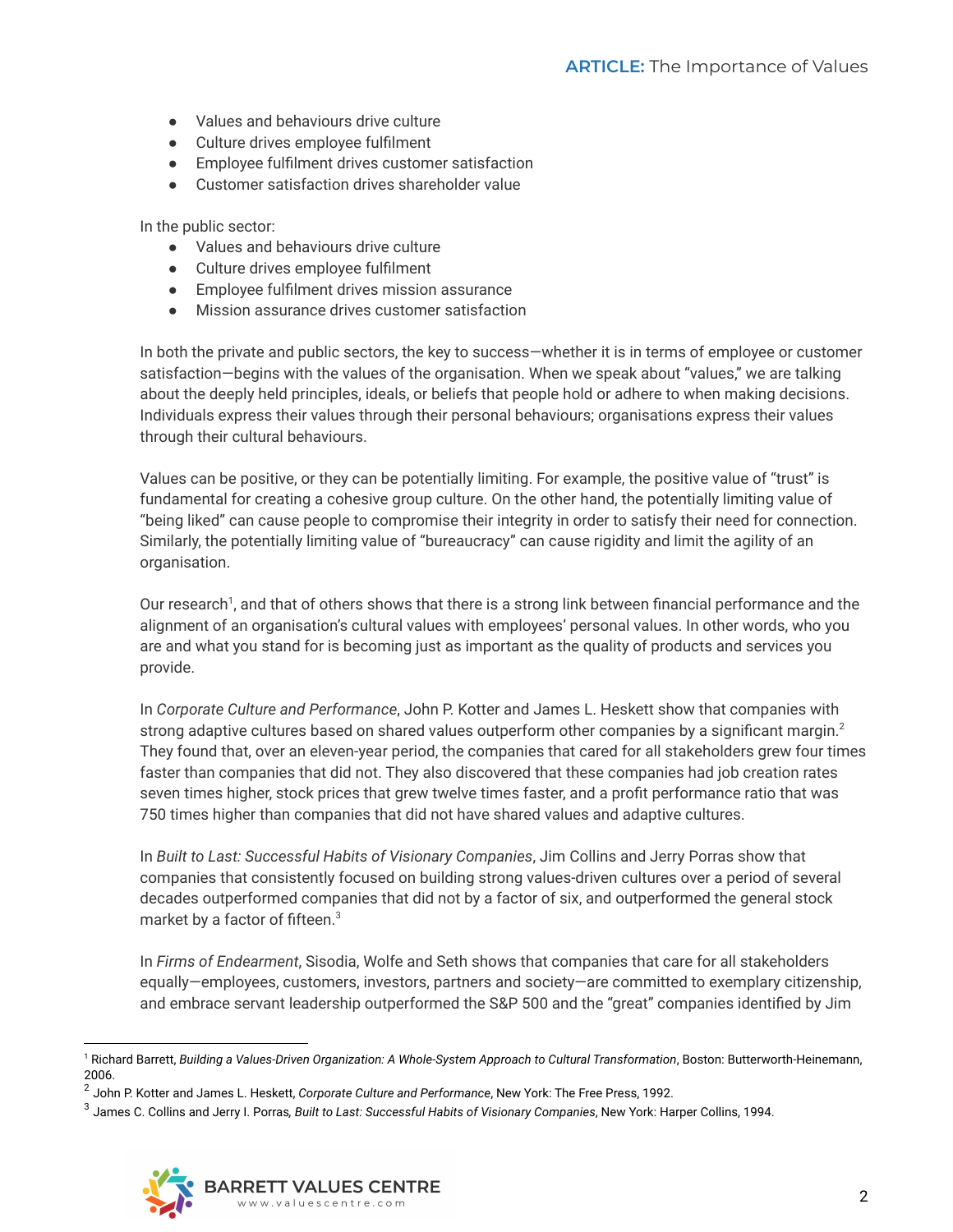Collins in Good to Great by significant margins over the long-term (See Figure 1).<sup>4</sup> According to the authors, these companies had a humanistic soul.



Figure 1 Three, five, and ten‐year investor returns

| <b>Investor Returns</b> | <b>S&amp;P 500</b> | <b>Good to Great</b> | <b>Firms of Endearment</b> |
|-------------------------|--------------------|----------------------|----------------------------|
| 3 Years                 | 38%                | 75%                  | 73%                        |
| 5 Years                 | 13%                | 77%                  | 128%                       |
| 10 Years                | 122%               | 221%                 | 1026%                      |

#### **CULTURE AND LEADERSHIP**

The values that make up the culture of an organisation are either a reflection of the underlying beliefs of the current leaders—particularly the chief executive—or they are the reflection of the heritage of past leaders.

Most organisations operate with "default" cultures. Because no one is measuring or paying attention to the culture, the underlying values and beliefs of the leaders become "the way things are done around here."

When there is a lack of alignment between the values of the culture of the organisation and the personal values of employees, the result is low performance, which can further result in low levels of staff engagement and poor quality of products and services. All of these factors can have a significant impact

<sup>4</sup> Rajendra S. Sisodia, David B. Wolfe, Jagdish N. Seth. *Firms of Endearment: The Pursuit of Purpose and Profit*. Upper Saddle River, New Jersey: Wharton School of Publishing, 2007.

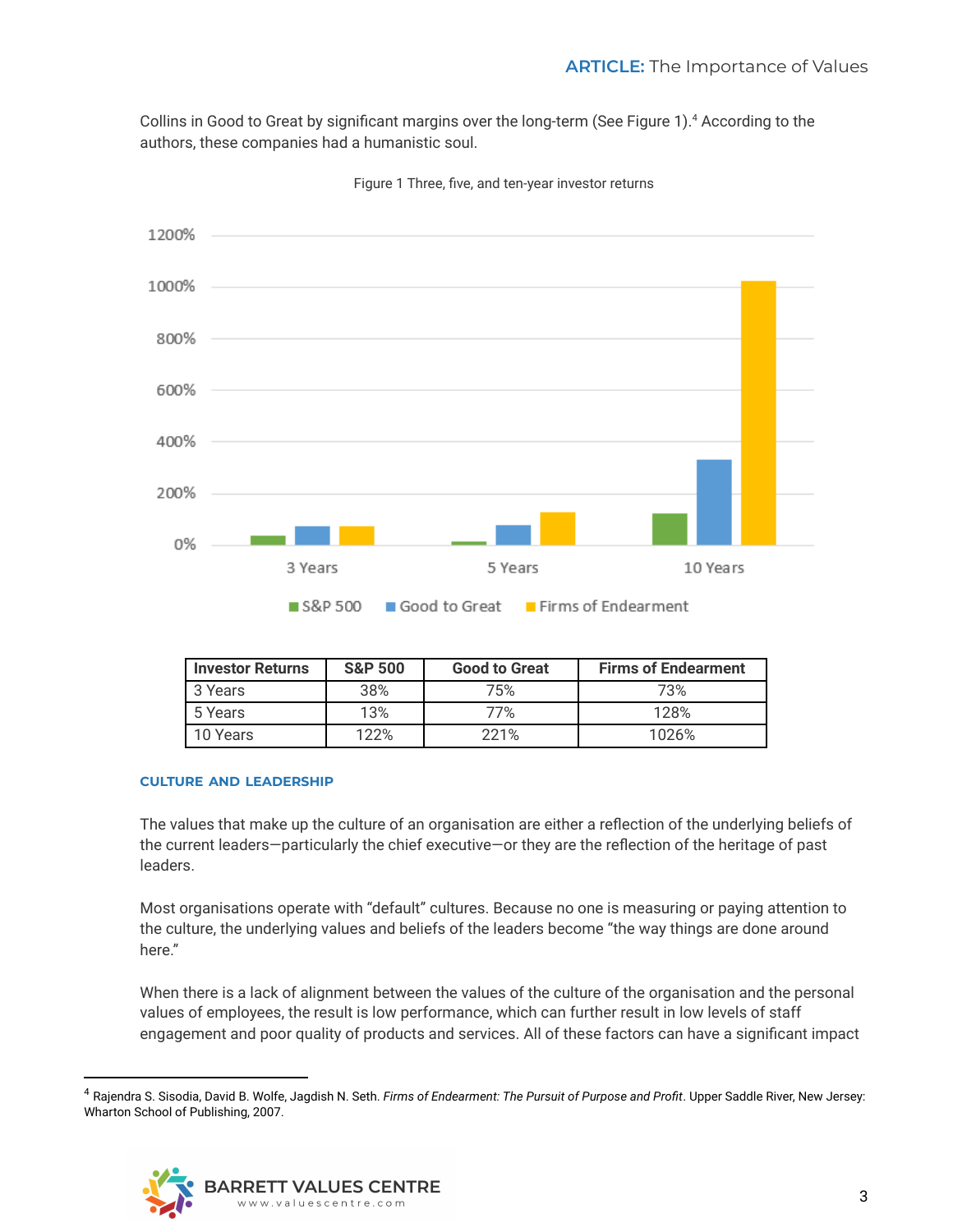on the financial performance of the organisation or its ability to deliver services of sustainable high quality.

On the other hand, when the values of the organisation are in alignment with the aspirational values of employees, the result is high performance. There is a high level of staff engagement and a pursuit of excellence regarding the quality of products and services.

There are two other major benefits to values alignment. First, when values are aligned, the culture of an organisation is able to attract and retain talented individuals. This gives organisations a significant commercial advantage, especially when talent is in short supply. Second, values alignment builds a strong brand. Brand values and company values are two sides of the same coin. *The strongest external brands are always those with the strongest internal cultures.*

Ultimately, therefore, whether we are talking about high-performance, brand differentiation, or retaining talented individuals, the success of an organisation is directly related to the degree of alignment that exists between the underlying values of the leaders and the aspirational values of employees. Long-term, sustainable success is highly dependent on the culture that the leaders create.

Significantly, the culture that leaders create is highly dependent on the behaviours of the leaders and their relationships to other leaders in the organisation, and on their relationships with their employees. Leaders whose energies are wrapped up in status-seeking, empire‐building, and internal competition create toxic environments with little or no organisational cohesion. Leaders who share the same vision and values, who work for the common good, and focus on internal community building create internal cohesion and values alignment.

To put it another way, the organisational transformation begins with the personal transformation of the leaders. Organisations don't transform; people do! The key factor in transforming a low-performance culture into a high‐performance culture is leadership. This is why organisations with strong, high‐performing cultures tend to replace their leaders by promoting from within, whereas low‐performing cultures tend to replace their leaders with external candidates. By promoting from within, thriving cultures are able to retain their successful leadership styles with the least perturbation. Struggling cultures, on the other hand, absolutely need to change their leadership styles. That is why they typically hire from outside the company, with the hope that the new leader will bring a new way of being that translates into a more dynamic culture.

Bringing in an external leader is not the only way to transform organisational culture. More and more companies are engaging in cultural transformation programs that involve a whole‐system approach, which I describe in *Building a Values‐Driven Organization: A Whole‐System Approach to Cultural* Transformation.<sup>5</sup> In order to grasp the process and benefits of a whole-system approach to cultural transformation, it is important to understand the differences between change, transformation and evolution, $^6$  and how to measure the current and desired cultures of an organisation, thereby identifying the current and desired leadership styles. From a cultural alignment perspective, it is necessary to have a clear understanding of where an organisation is and where it wants to go before embarking on a program of transformation.

 $6$  Richard Barrett, Liberating the Corporate Soul: Building a Visionary Organization, Boston: Butterworth-Heinemann, 1998; pp. 12-13.



<sup>5</sup> Richard Barrett, *Building a Values-Driven Organization: A Whole-System Approach to Cultural Transformation*, Boston: Butterworth-Heinemann, 2006.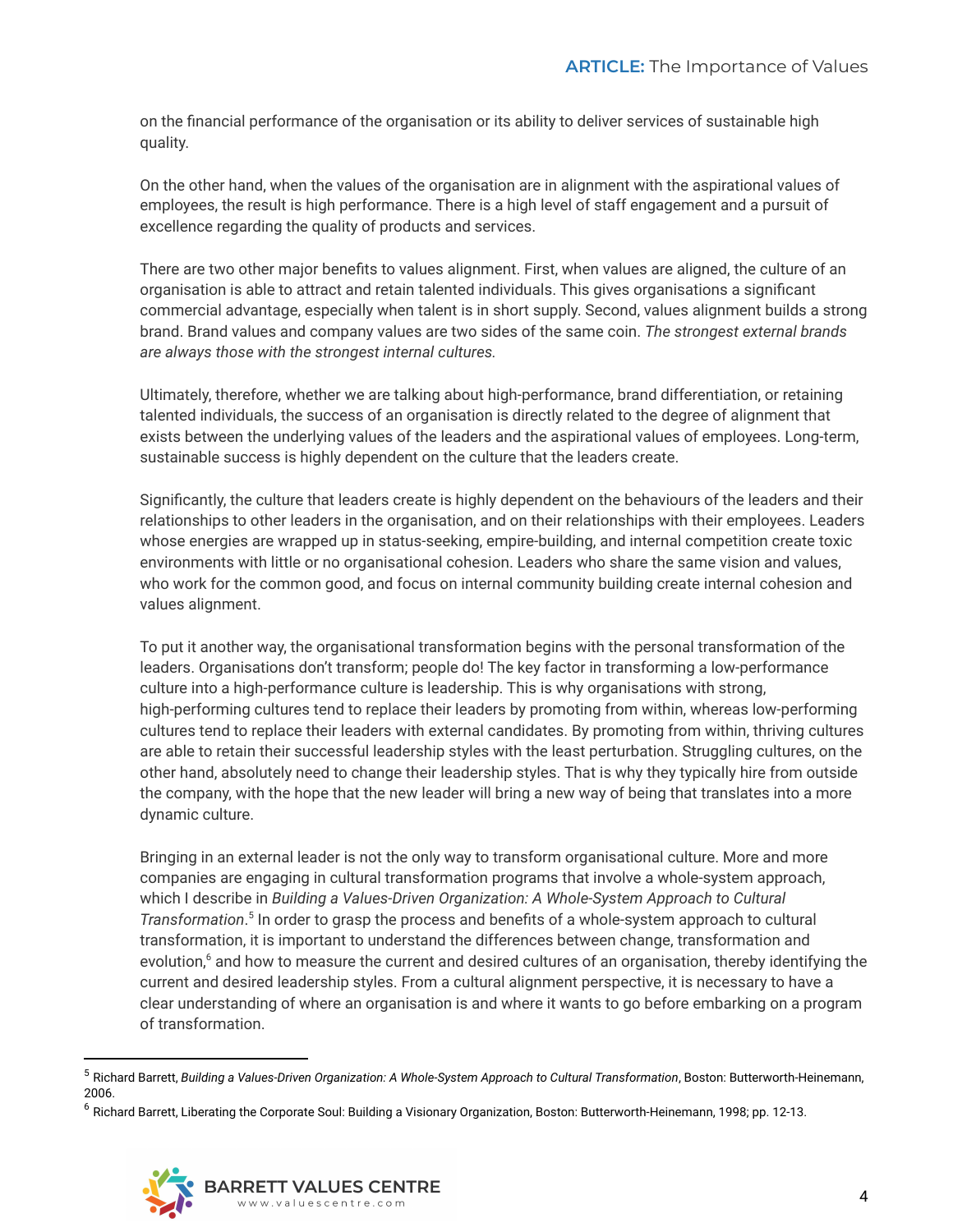## **CHANGE, TRANSFORMATION AND EVOLUTION**

Toward the end of the last century, many organisations bought into a "change" concept known as "reengineering." In a survey of almost one hundred reengineering projects, two‐thirds were judged as producing mediocre or marginal results. The principal reason for failure was the lack of attention given to the human dimension— particularly, people's fear and anxiety of downsizing. Morale slumped in 72% of the companies downsized. It was later recognised that what was missing from the reengineering approach was the people or cultural dimension of change. Thomas H. Davenport, in an article for *Fast Company* magazine entitled "Why Engineering Failed," notes that "Companies that embraced reengineering as a silver bullet are now looking at ways to rebuild the organisation's torn social fabric."<sup>7</sup>

This is a clue to the important distinction between change and transformation. Change is a new way of *doing*. Transformation is a new way of *being*. Evolution occurs only when individuals or organisations embrace a continual state of transformation and change.

- **Change:** A different way of doing. Doing what we do now, but doing it in a more efficient, productive, or quality-enhancing way.
- **Transformation:** A different way of being. Transformation involves changes at the deepest levels of beliefs, values, and assumptions. Transformation results in fundamental shifts in personal and corporate behaviour and organisational systems and structures. Transformation occurs when we are able to learn from our mistakes, are open to a new future, and can let go of the past.
- **Evolution:** A state of continual transformation and change. Evolution involves constant adjustments in values, behaviours, and beliefs based on learning gained from internal and external feedback. Evolution most easily occurs in individuals and organisations that are adaptable, trusting, open, and transparent, and have a profound commitment to learning and self‐ development.

The fundamental change that occurs during cultural transformation is a shift in attitude from "What's in it for us (me)?" to "What's best for the common good? There is a shift in focus from "I" to "We". This involves moving from an exclusive focus on the pursuit of profit to the broader pursuit of a group of objectives that are instrumental in meeting shareholder, employee, customer, supplier, community, and societal needs.

#### **AN EVOLUTIONARY MODEL FOR MEASURING CHANGE AND TRANSFORMATION**

The model we use for measuring the values of organisations is known as the Seven Levels of Consciousness ® model also known as the Barrett model. Unlike most other business models, this model is evolutionary in nature. Each level in the model corresponds to an evolutionary stage in the growth in development and consciousness of the organisation.

The seven stages in the development of organisational consciousness are summarised in the following diagram and table and described in detail in the following paragraphs. The model applies to all types of organisations—corporations, government departments, municipal agencies, institutions, non‐governmental organisations (NGO), and educational establishments. The focus of this table is on a for-profit organisation. The differences between this type of organisation and other types of organisation are mainly in the way they are financed or funded, and the way they distribute their products and/or

<sup>7</sup> T. H. Davenport, The Fad That People Forgot, Fast Company (October 1995); pp. 69–74.

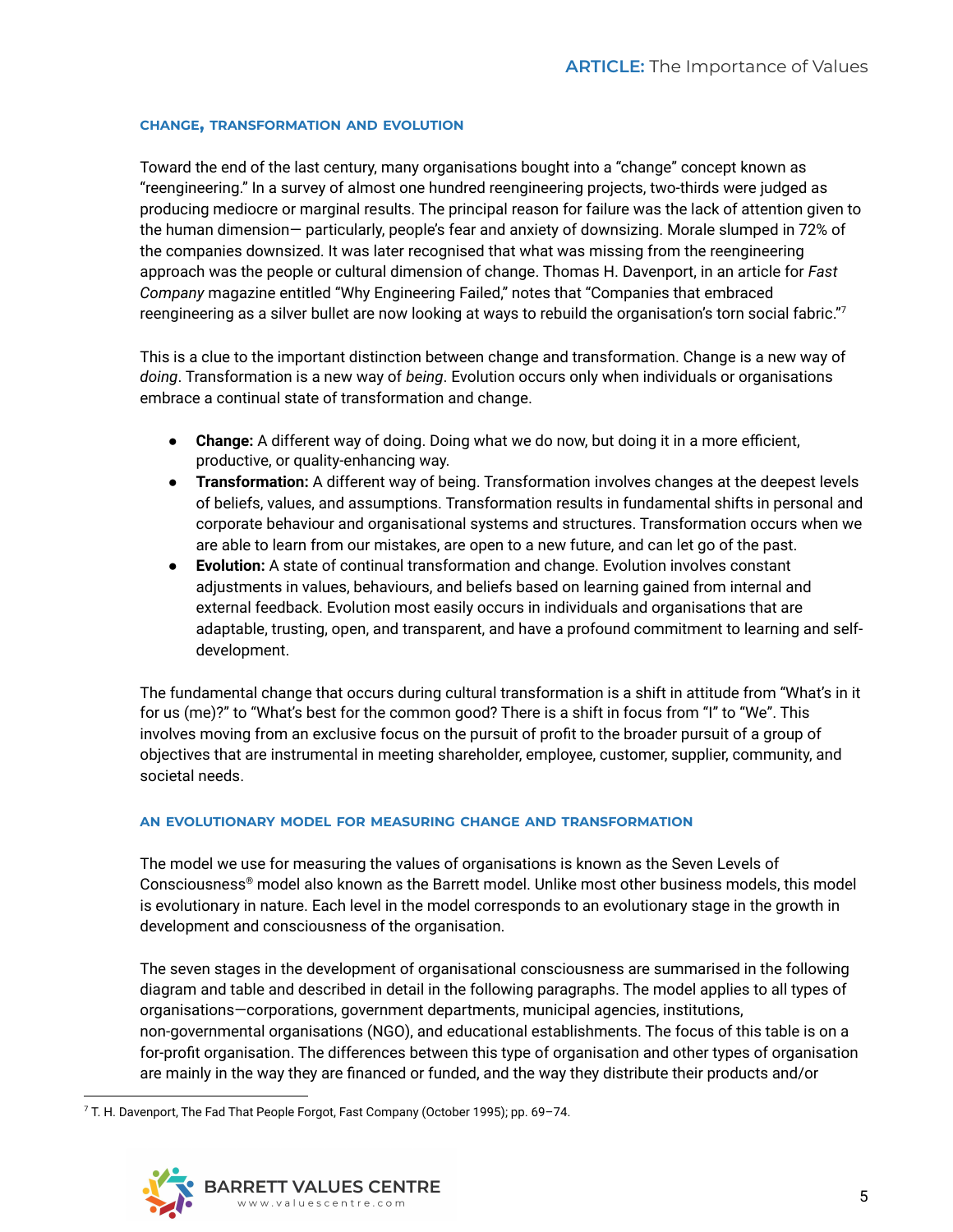services. The table describing the Seven Levels of Organisational Consciousness should be read starting from the bottom and working up.



Figure 2: The Seven Levels of Consciousness® model

While the model as a whole, focuses on the needs of the organisation, different levels of consciousness focus on the needs of specific stakeholders. At the first level of consciousness there is a specific focus on the needs of investors and employees; at the second level on the needs of employees and customers; at the third fourth and fifth levels on the needs of employees; at the sixth level on needs of employees, partners, and the local community, and at the seventh level on employees, partners and society.

Ultimately, no matter what type of organisation is under consideration, it is the employees' experience of the organisation, and the leaders' ability to inspire them to unlock their discretionary energy that is a fundamental factor in determining the organisation's level of success.

The "lower" needs, levels 1 to 3, focus on the basic needs of the business—the pursuit of profit or financial stability, building employee and customer loyalty, and high-performance systems and processes. The emphasis at these lower levels is on the self‐ interest of the organisation and its shareholders. Abraham Maslow referred to the needs of these three levels of consciousness as "deficiency" needs. An organisation gains no sense of lasting satisfaction from being able to meet these needs, but the leaders feel a sense of anxiety if these basic needs are not met.

The focus of the fourth level is transformation—a shift from fear‐based, rigid, authoritarian hierarchies to more open, inclusive, adaptive systems of governance that empower employees to operate with responsible freedom (accountability).

The "higher" needs, levels 5 to 7, focus on cultural cohesion and alignment, building mutually beneficial alliances and partnerships, long‐term sustainability and social responsibility. Abraham Maslow referred to these as "growth" needs. When these needs are met, they do not go away. They engender deeper levels of commitment and motivation.

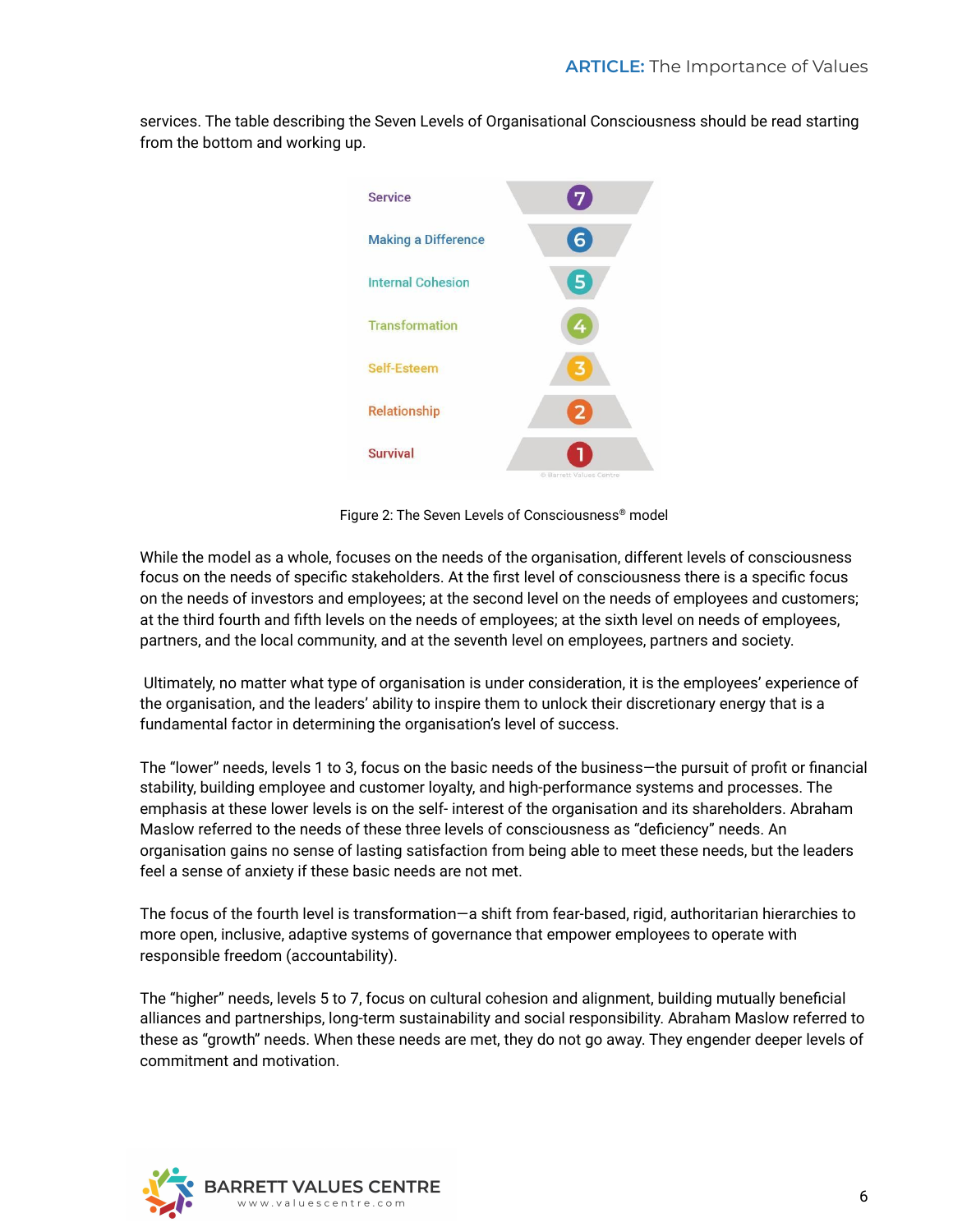| Levels of      |                      | <b>Motivation</b>                                                          |  |  |
|----------------|----------------------|----------------------------------------------------------------------------|--|--|
|                | <b>Consciousness</b> |                                                                            |  |  |
| 7              | Service              | Social responsibility: Working with other organisations and the            |  |  |
|                |                      | stakeholders of the organisation in pursuit of societal objectives that    |  |  |
|                |                      | enhance the sustainability of humanity and the planet, while deepening     |  |  |
|                |                      | the level of internal connectivity inside the organisation by fostering    |  |  |
|                |                      | compassion, humility and forgiveness.                                      |  |  |
| 6              | Making a             | Strategic alliances and partnerships: Building mutually beneficial         |  |  |
|                | difference           | alliances with other organisations and the local community to protect the  |  |  |
|                |                      | environment, while deepening the level of internal connectivity inside the |  |  |
|                |                      | organisation by fostering internal cooperation between business units      |  |  |
|                |                      | and departments.                                                           |  |  |
| 5              | Internal cohesion    | Strong cohesive culture: Enhancing the organisation's capacity for         |  |  |
|                |                      | collective action by aligning employee motivations around a singular       |  |  |
|                |                      | mission, an inspiring vision and a shared set of values that create        |  |  |
|                |                      | commitment and integrity, and unleash enthusiasm, creativity and           |  |  |
|                |                      | passion.                                                                   |  |  |
| 4              | Transformation       | Adaptability and continuous learning: Giving employees a voice in          |  |  |
|                |                      | decision-making and making them accountable and responsible for their      |  |  |
|                |                      | own futures in an environment that supports innovation, continuous         |  |  |
|                |                      | improvement, knowledge sharing, and the personal growth and                |  |  |
|                |                      | development of all employees.                                              |  |  |
| 3              | Self-Esteem          | High-performance systems and processes: Creating a sense of                |  |  |
|                |                      | employee pride by establishing policies, procedures, systems, processes    |  |  |
|                |                      | and structures that create order and enhance the performance of the        |  |  |
|                |                      | organisation through the use of best practices. Focus on the reduction of  |  |  |
|                |                      | bureaucracy, hierarchy, silo-mentality, power and status seeking,          |  |  |
|                |                      | confusion, complacency, and arrogance.                                     |  |  |
| $\overline{2}$ | Relationship         | Relationships that support the organisation: Building harmonious           |  |  |
|                |                      | relationships that create a sense of belonging and loyalty among           |  |  |
|                |                      | employees and caring and connection between the organisation and its       |  |  |
|                |                      | customers. Focus on the reduction of Internal competition, manipulation,   |  |  |
|                |                      | blame, internal politics, gender and ethnic discrimination.                |  |  |
| 1              | Survival             | Pursuit of profit and shareholder value: Creating an environment of        |  |  |
|                |                      | financial stability, and focusing on the health, safety and welfare of all |  |  |
|                |                      | employees. Focus on the reduction of excessive control and caution,        |  |  |
|                |                      | short-term focus, corruption, greed and exploitation.                      |  |  |

Organisations that focus *exclusively* on the satisfaction of the lower needs are not usually market leaders. They can achieve some success financially, but in general, they are too internally focused and self-absorbed, or too rigid and bureaucratic to be at the top of their game. They are unable to adapt to changing market conditions: they are not adaptable and do not empower employees. Consequently, there is little enthusiasm among the workforce, and there are little innovation and creativity. These organisations are often ruled by fear and are not healthy places to work. Employees often feel frustrated, and complain about stress.

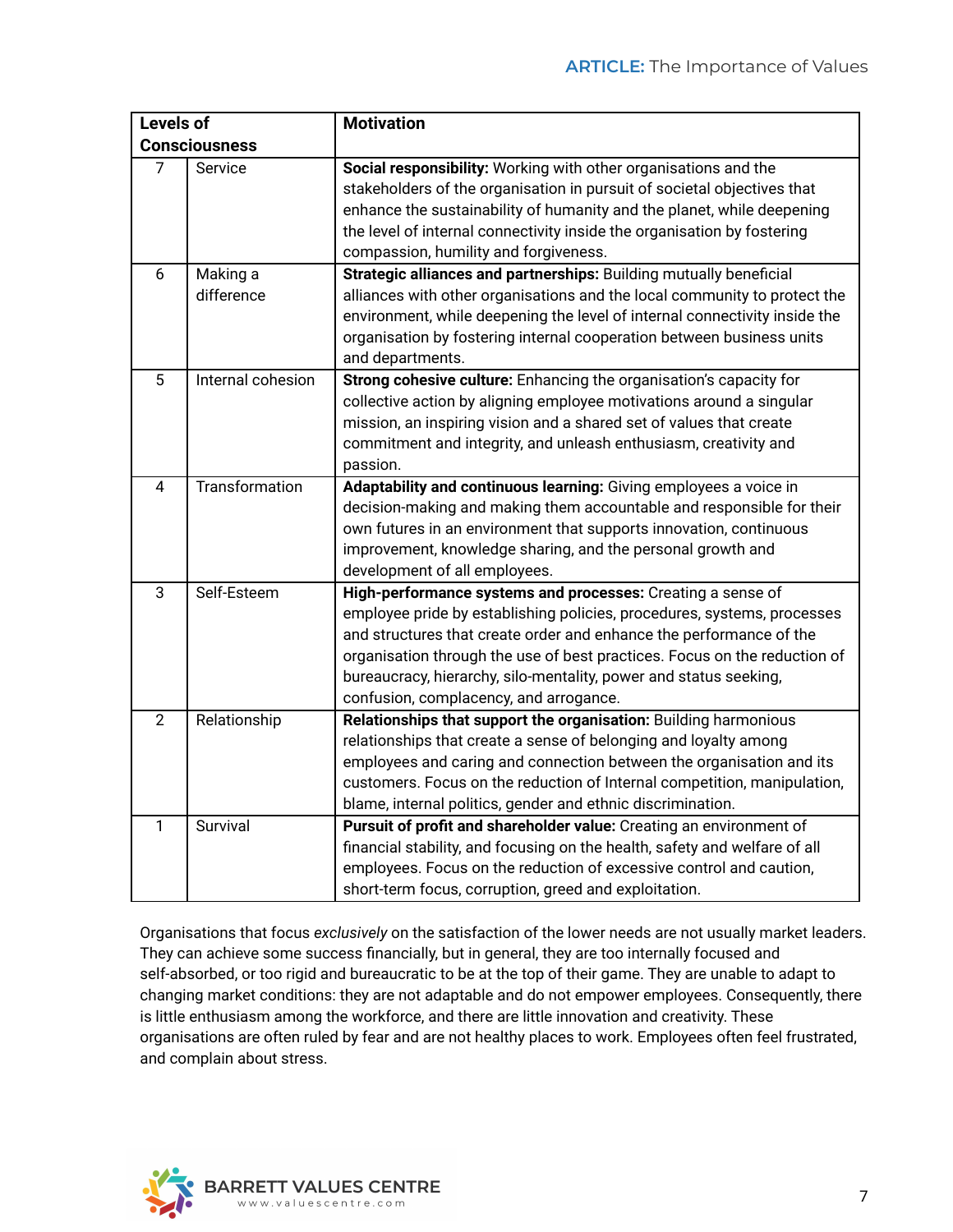Organisations that focus *exclusively* on the satisfaction of the higher needs lack the basic business skills and capabilities necessary to operate effectively. They are ineffectual and impractical when it comes to financial matters. They are not customer oriented, and they lack the systems and processes necessary for high-performance.

They are simply not grounded in the reality of business. These characteristics are often found in non‐governmental organisations and not‐for‐profit organisations.

The most successful organisations are those that have mastered both their "deficiency" needs and their "growth" needs. They operate from Full Spectrum Consciousness ® . They create a climate of trust, have the ability to manage complexity, and can respond or rapidly adapt to all situations.

## **FULL SPECTRUM CONSCIOUSNESS®**

Full spectrum organisations display all the positive attributes of the Seven Levels of Organisational Consciousness.

- They master survival consciousness by focusing on profit, financial stability, and the health and safety of employees.
- They master relationship consciousness by focusing on open communication, employee recognition, and customer satisfaction.
- They master self‐esteem consciousness by focusing on performance, results, quality, excellence, and best practices.
- They master transformation consciousness by focusing on adaptability, innovation, employee empowerment, employee participation, and continuous learning. They master internal cohesion consciousness by developing a culture based on shared values, and a shared vision that engenders an organisation‐ wide climate of trust.
- They master making a difference consciousness by creating strategic alliances and partnerships with other organisations and the local community, as well as developing mentoring, coaching and leadership development programmes for employees.
- They master service consciousness by focusing on social responsibility, ethics, and sustainability, and keeping a long‐term perspective on their business and its impact on future generations, as well as embracing compassion, humility and forgiveness.

Each of the seven levels of organisational consciousness is described in more detail below.

## Level 1: Survival Consciousness

The first need for an organisation is financial survival. Without profits or access to a continuing stream of funds, organisations quickly perish. Every organisation needs to make financial stability a primary concern. A precondition for success at this level is a healthy focus on the bottom‐line.

When companies become too entrenched in survival consciousness and have deep-seated insecurities about the future, they develop an unhealthy short‐term focus on shareholder value. In such situations, making the quarterly numbers—satisfying the needs of the stock market—can preoccupy the minds of the leaders to the exclusion of all other factors. This leads to excessive control, micro-management, caution, and a tendency to be risk‐averse.

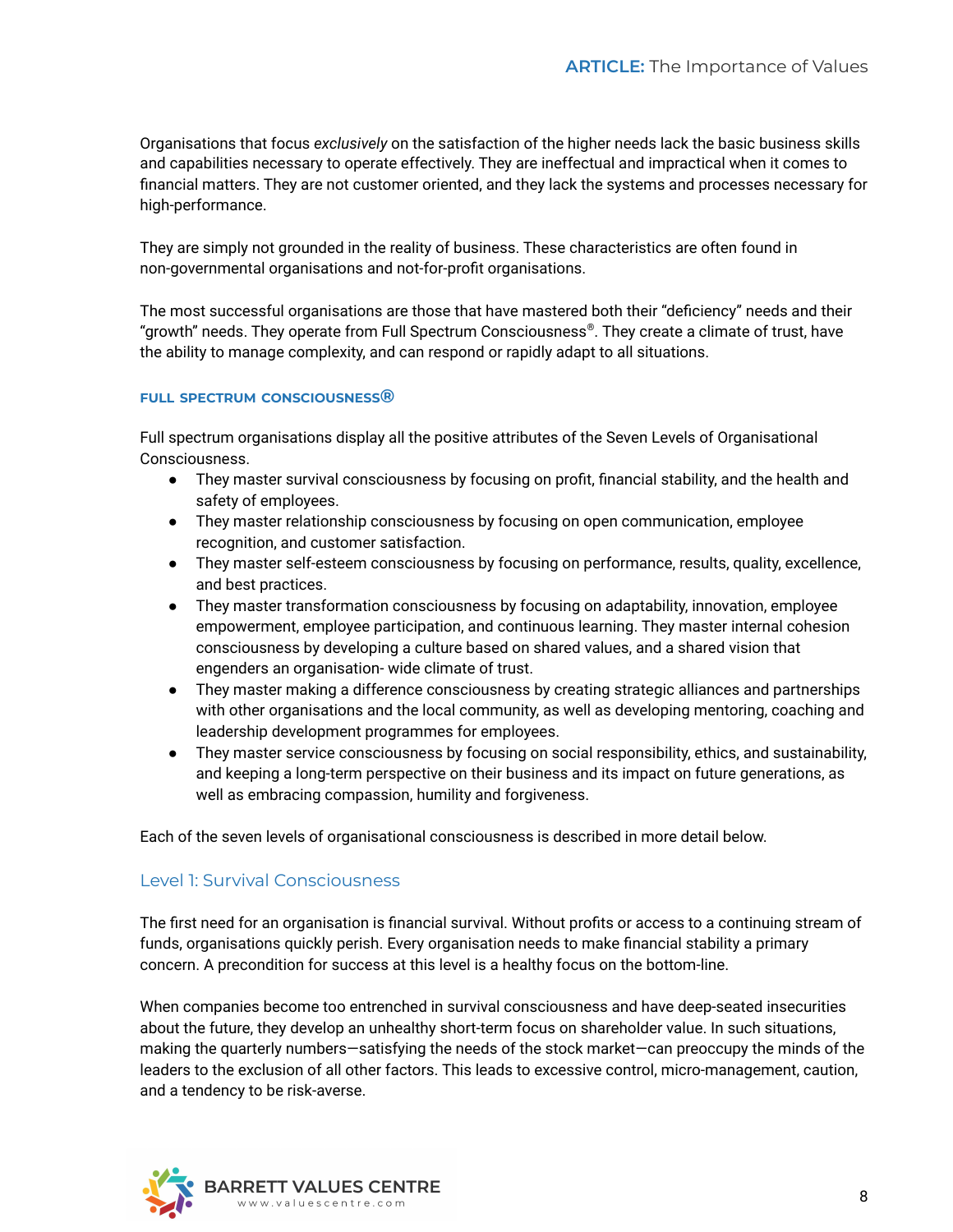Businesses that operate in this way are not interested in strategic alliances; takeovers are more their game. They will purchase a company and plunder its assets. They see people and the Earth as resources to be exploited for gain. When asked to conform to regulations, they do the minimum. They have an attitude of begrudging compliance. Organisations experience their deepest fears at this level of consciousness.

# Level 2: Relationship Consciousness

The second need for an organisation is harmonious interpersonal relationships and good internal communications. Without good relationships with employees, customers and suppliers, company survival is compromised.

The critical issue at this level of consciousness is to create a sense of loyalty and belonging among employees, and a sense of caring and connection between the organisation and its customers. Preconditions for creating a sense of belonging are open communication, mutual respect and employee recognition. Preconditions for caring are friendliness, responsiveness and listening. When these are in place, loyalty and satisfaction among employees and customers will be high. Tradition and rituals help cement these bonds.

Fears about belonging and lack of respect lead to fragmentation, dissension and disloyalty. When leaders meet behind closed doors or fail to communicate openly, employees suspect the worst. Cliques form and gossip become rife. When the leaders are more focused on their own success rather than the success of the organisation, they begin to compete with each other. When leaders display territorial behaviours, blame, internal competition and information hoarding become rife, increasing the level of the Cultural Entropy ® score. Family businesses often operate from level 2 consciousness because they are unable to trust outsiders in management positions.

# Level 3: Self-Esteem Consciousness

The focus of the third level of organisational consciousness is on performance and measurement. It is about keeping a balanced and watchful eye on all the key operational indicators.

At this level of consciousness, the organisation is focused on becoming the best it can be through the adoption of best practices and a focus on quality, productivity and efficiency. Systems and processes are strongly emphasised and strategies are developed to achieve desired results. Reengineering, Six Sigma and Total Quality Management are typical responses to issues of performance at this level of consciousness. The critical issue at this level of consciousness is to develop a culture of continuous improvement. A precondition for continuous improvement is the encouragement and reward of excellence.

Level 3 organisations tend to be structured hierarchically for the purposes of central control. Top-down is the primary mode of decision‐making. The hierarchical structure also provides opportunities for rewarding individuals who are focused on their own personal success. Steep hierarchies often serve no other purpose than to cater to managers' needs for recognition, status, and self‐esteem. To maintain central control, level 3 organisations develop rules to regulate and bring order to all aspects of their business.

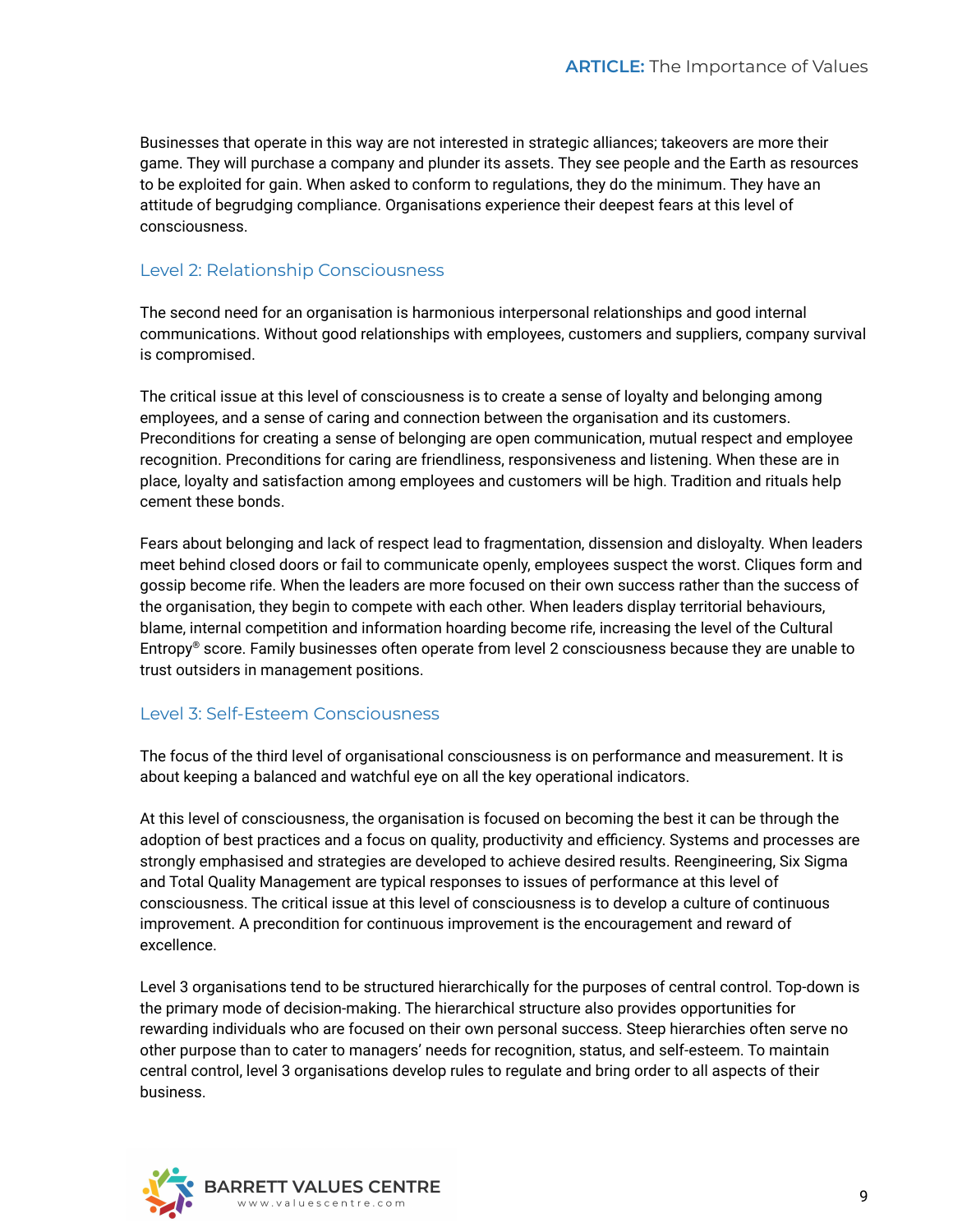Companies that are predominantly focused at this level of consciousness can easily degenerate into power‐based silos, rigid authoritarian bureaucracies and/or a group of internally competitive overachievers. When this happens, failure or collapse will eventually occur unless the organisation can switch from being internally focused to externally focused, and become more adaptable. Level 4: Transformation Consciousness

The focus of the fourth level of organisational consciousness is on adaptability, employee empowerment, and continuous learning. The critical issue at this level of consciousness is how to stimulate innovation so that new products and services can be developed to respond to market opportunities. This requires the organisation to be agile and flexible, and take risks.

To fully respond to the challenges of this level of consciousness the organisation must actively garner employees' ideas and opinions. Everyone must feel that his or her voice is being heard. This requires managers and leaders to admit they do not have all the answers and invite employee participation. For many leaders and managers, this is a new role requiring new skills and capabilities. That is why it is important to develop the emotional intelligence of managers. They must be able to facilitate high performance in large groups of people who are looking for equality and responsible freedom. They want to be held accountable ‐ not micro‐managed and supervised every moment of every day.

One of the dangers at this level of consciousness is to become overly biased toward consensus. While some level of consensus is important, ultimately decisions must get made.

A precondition for success at this level of consciousness is encouraging all employees to think and act like entrepreneurs. More accountability is given to everyone and structures become less hierarchical. Teamwork is encouraged and more attention is given to personal development and relationship skills. Diversity is seen as a positive asset in exploring new ideas. This shift, which brings responsible freedom and equality to workers, cannot fully achieve the desired results unless all employees and teams share the same sense of direction or purpose. This requires a shift to the fifth level of consciousness.

## Level 5: Internal cohesion Consciousness

The focus at the fifth level of organisational consciousness is on building cultural cohesion and developing a capacity for collective action. For this to happen, leaders and managers must set aside their personal agendas and work for the common good.

The critical issue at this level of consciousness is developing a shared vision of the future and a shared set of values. The shared vision clarifies the intentions of the organisation and gives employees a unifying purpose and direction. The shared values provide guidance on decision‐making. When the values are translated into behaviours, they provide a set of parameters that define the boundaries of responsible freedom. The values and behaviours must be reflected in all the processes and systems of the organisation with appropriate consequences for those who are not willing to walk-the-talk.

A precondition for success at this level is to build a climate of trust. Aligning employees' personal sense of mission with the organisation's sense of vision will create a climate of commitment and enthusiasm at all levels of the organisation. Personal productivity and creativity increase as individuals align with their passion.

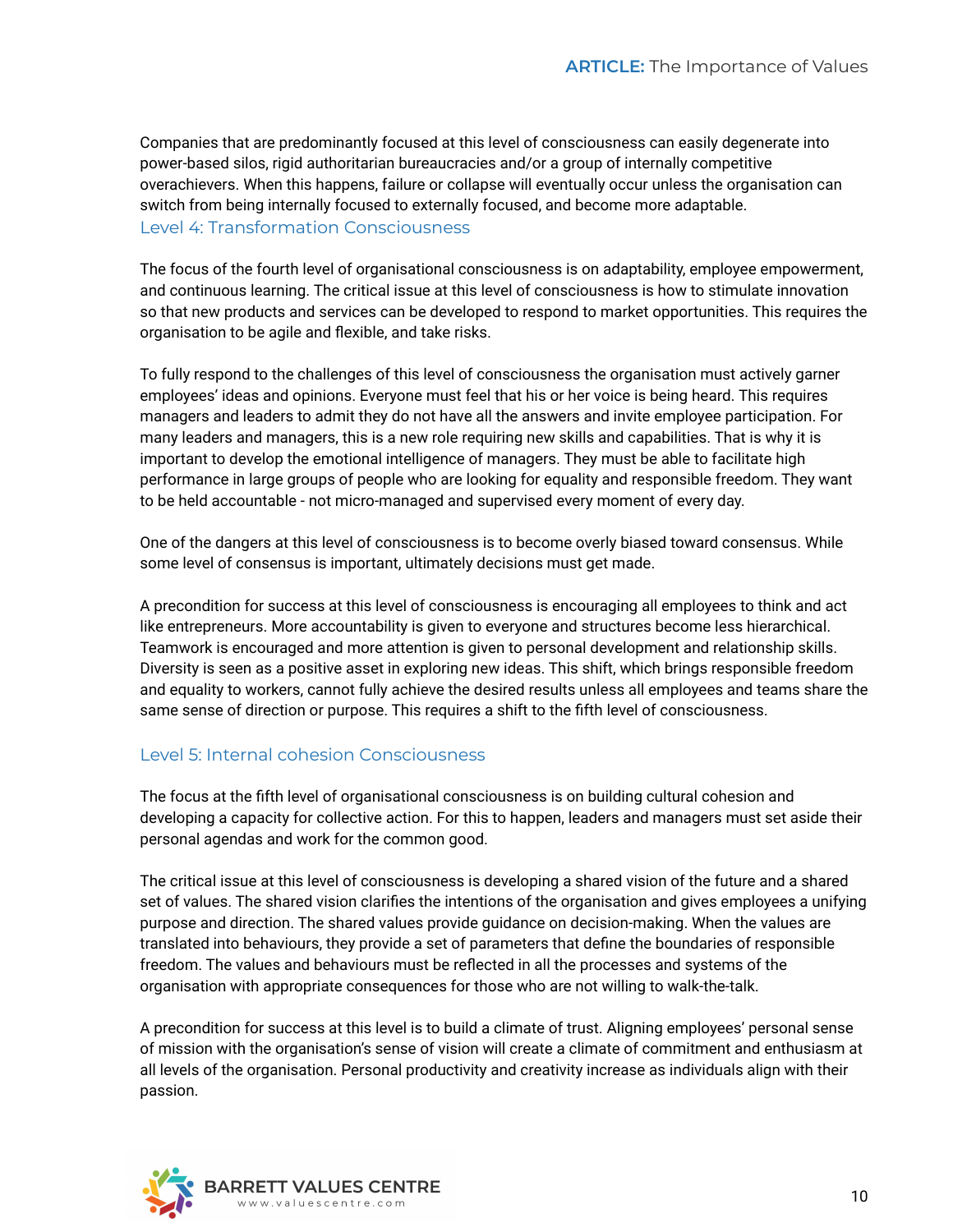In level 5 organisations, failures become lessons, and work becomes fun. The key to success at this level of consciousness is the establishment of a strong, positive, unique cultural identity that differentiates the organisation from its competitors. The culture of the organisation becomes part of the brand. This is particularly important in service organisations where employees have close contact with customers and the general public. At this and subsequent levels of consciousness, organisations preserve their unique culture by promoting from within.

# Level 6: Making a difference Consciousness

The focus at the sixth level of organisational consciousness is on deepening the level of internal connectedness in the organisation and expanding the sense of external connectedness.

Internally, the focus is on helping employees find personal fulfilment through their work. Externally, the focus is on building mutually beneficial partnerships and alliances with business partners, the local community, and in certain circumstances with non‐ governmental organisations—in other words with all stakeholders.

The critical issue at this level of consciousness is that employees and customers see the organisation is making a difference in the world, either through its products and services, its involvement in the local community or its willingness to fight for causes that improve the well-being of humanity. Employees and customers must feel that the company cares about them and their future.

Companies operating at this level of consciousness go the extra mile to make sure they are being responsible citizens. They support and encourage employees' activities in the local community by providing time off for employees to do volunteer work and/or making a financial contribution to the charities in which employees are involved.

At this level of consciousness, organisations create an environment where employees can excel. The organisation supports employees in becoming all they can become both in terms of their professional and their personal growth. Everyone supports everyone else.

A precondition for success at this level is developing leaders with a strong sense of empathy. Leaders must recognise that they must not only provide direction for the organisation, but they must also become the servants of those who work for them. They must create an environment that supports every employee in aligning their sense of personal mission with the vision and mission of the company. At this level of consciousness, leaders must become mentors thereby creating pools of talent for succession planning. Leadership development is given significant emphasis at this level of consciousness.

# Level 7: Service Consciousness

The focus at the seventh level of organisational consciousness is a continuation of the previous level—a further deepening of the internal connectedness, and a further expansion of external connectedness.

Internally the focus of the organisation is on building a climate of ethics, humility and compassion. Externally, the focus is on local, national or global activism in building a sustainable future for humanity and the planet.